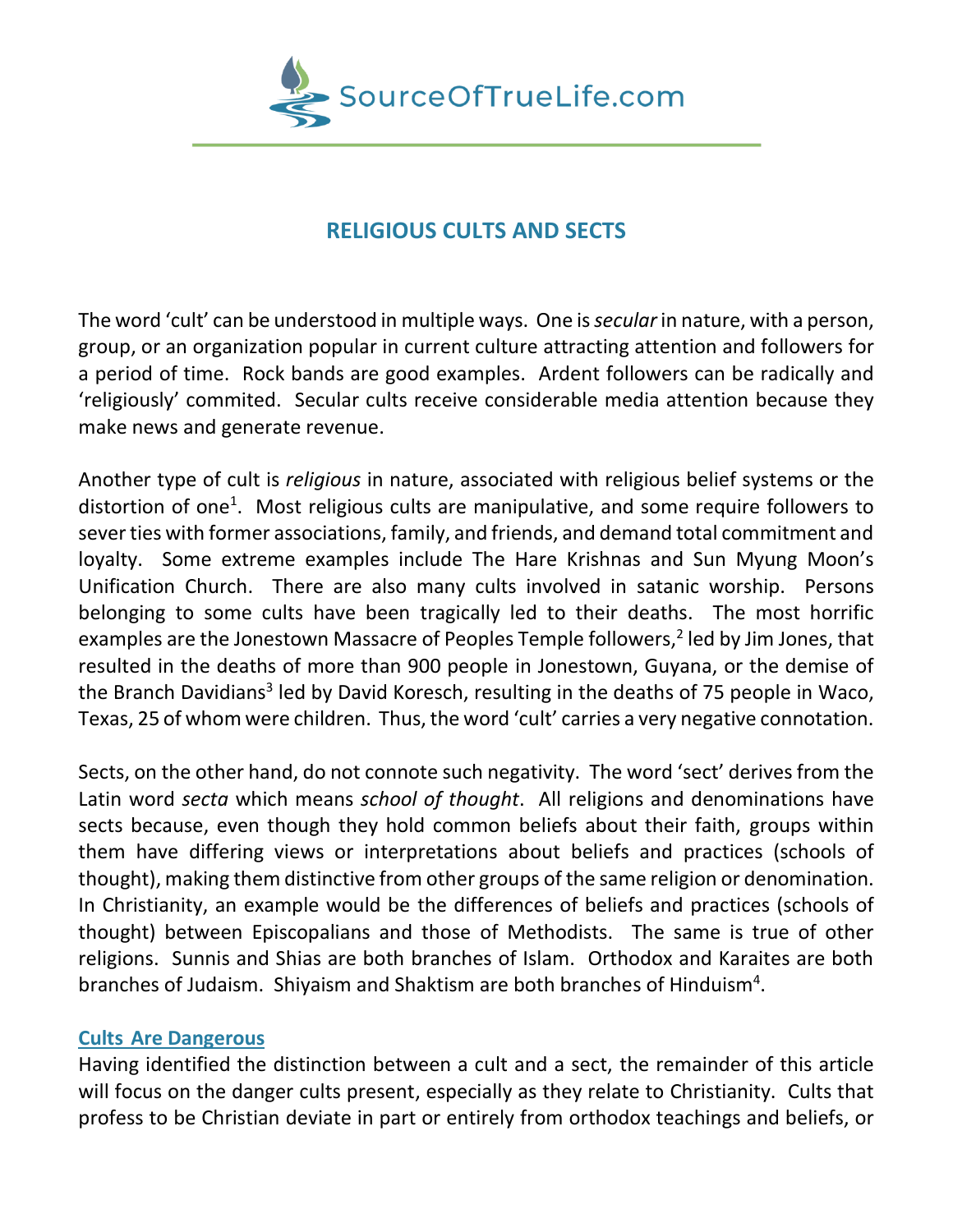greatly distort them. These are termed psuedo-Christian cults. **The danger and tragedy of these cults is their denial of fundamental biblical truths that may leave adherants unsaved**, even though some of the persons within these groups appear normal or even project wholesome lifestyles. Most always, cults form at the leading of a charismatic figure. Some fizzle out over time. But others form, find traction, and persist for an extended time. Groups in the latter category include Jehovah's Witnessess and Mormons that have only existed a short time compared to the history of Christianity over several millenia.

Cults need to be avoided by those who desire true life in Jesus Christ. The physical deaths associated with the two extreme groups cited previously are tragic, but even more so are the *spiritual* deaths that members of cults may realize if they are not truly born again in Jesus Christ. Cults are dangerous and need to be avoided, and there are ways to identify them.

## **Discernment is Essential**

Pseudo-Christian cults are identifiable by their adherance to one or more of the following that stand apart from the fundamental truths of the Christian faith:

They do not believe or embrace the Trinity of God as Father, Son, and Holy Spirit,

They deny the deity of Jesus Christ, that he is not the Son of God who came to this earth to redeem all lost souls,

They teach that salvation does not come by *faith alone in Jesus Christ*, but partly or wholly through our own efforts (works).

They do not embrace the Bible as the inerrant Word of God or they supplement it with their own sacred writings where the distortions and errors are revealed.

There are obvious signs about leaders of cults and how they ensnare innocent people to follow them<sup>5</sup>. Here are a few:

They possess charisma in public settings that often turns to something less charming in private.

They coerce and/or manipulate to secure commitment and obedience.

They make extreme demands or requirements for those who would follow them, e.g., you must tithe to be part of the group; you should sell your home and relocate to live in a commune where life is dictated by the leader(s); women and girls must submit to sexual relations demanded by cult leaders.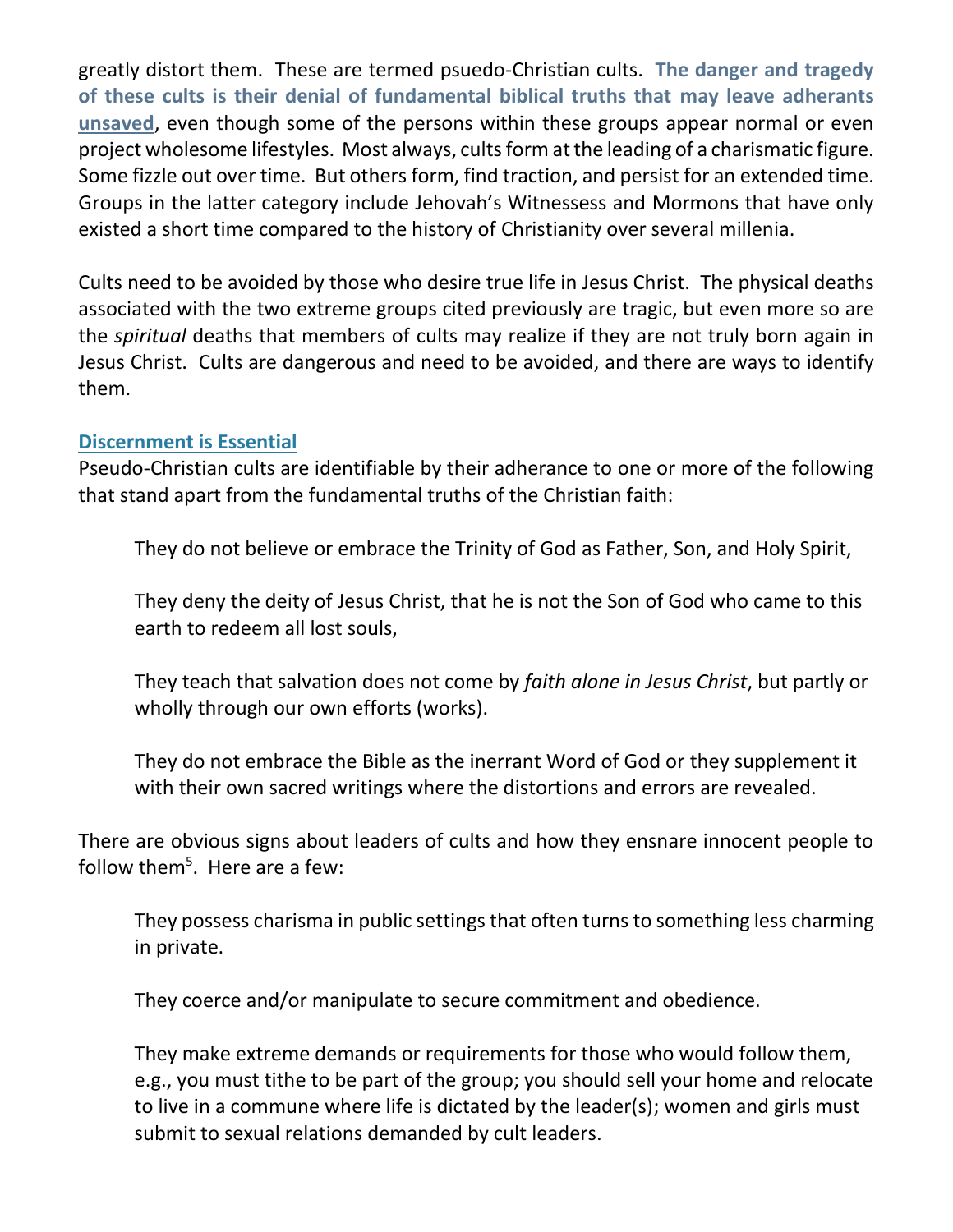Unfortunately, some are attracted to cults for various reasons:

They are legalists. They have a hard time embracing the grace of God, that faith in Jesus Christ is what saves you. Accordingly, they seek a clear-cut 'black and white' system of rules they believe will earn them God's favor. Cult leaders are more than happy to oblige them.

They are seeking something more dynamic or challenging than what they have been experiencing. The charisma and oratory skills of the leader draw them in.

They seek messaging that supports their own belief system that sometimes has political overtones.

They have gone through a church split or some other bad spiritual experience that leaves them ripe for false teaching, promises, and conversion.

## **Helping Someone Trapped in a Cult**

If you know someone who is trapped in a cult, deprogramming them and helping them escape is difficult but not impossible:

**Pray for them.** Specifically ask God to convict them and show them the error of the path they are following. Have others join you in that prayer **(Matthew 18:19).**

**Point them to biblical truth.** The Word of God is more powerful than a two-edged sword **(Hebrews 4:12).**

**Share honestly with them** when you can, or steer them toward someone who has more experience and biblical knowledge in this area. Do not criticize or argue with them. Developing a healthy, trusting relationship is key.

**Connect them with someone who has successfully departed their cult or another.** These persons are the most equipped to assist. They know what to say and how to say it.

## **Closing Thoughts**

**\_\_\_\_\_\_\_\_\_\_\_\_\_\_\_\_\_\_\_\_\_\_\_\_\_\_\_\_\_\_\_**

All religious cults are dangerous and have great potential to lead people to eternal damnation. If you or someone you know is trapped in one, do not be passive. Take positive action toward freedom in Jesus Christ.